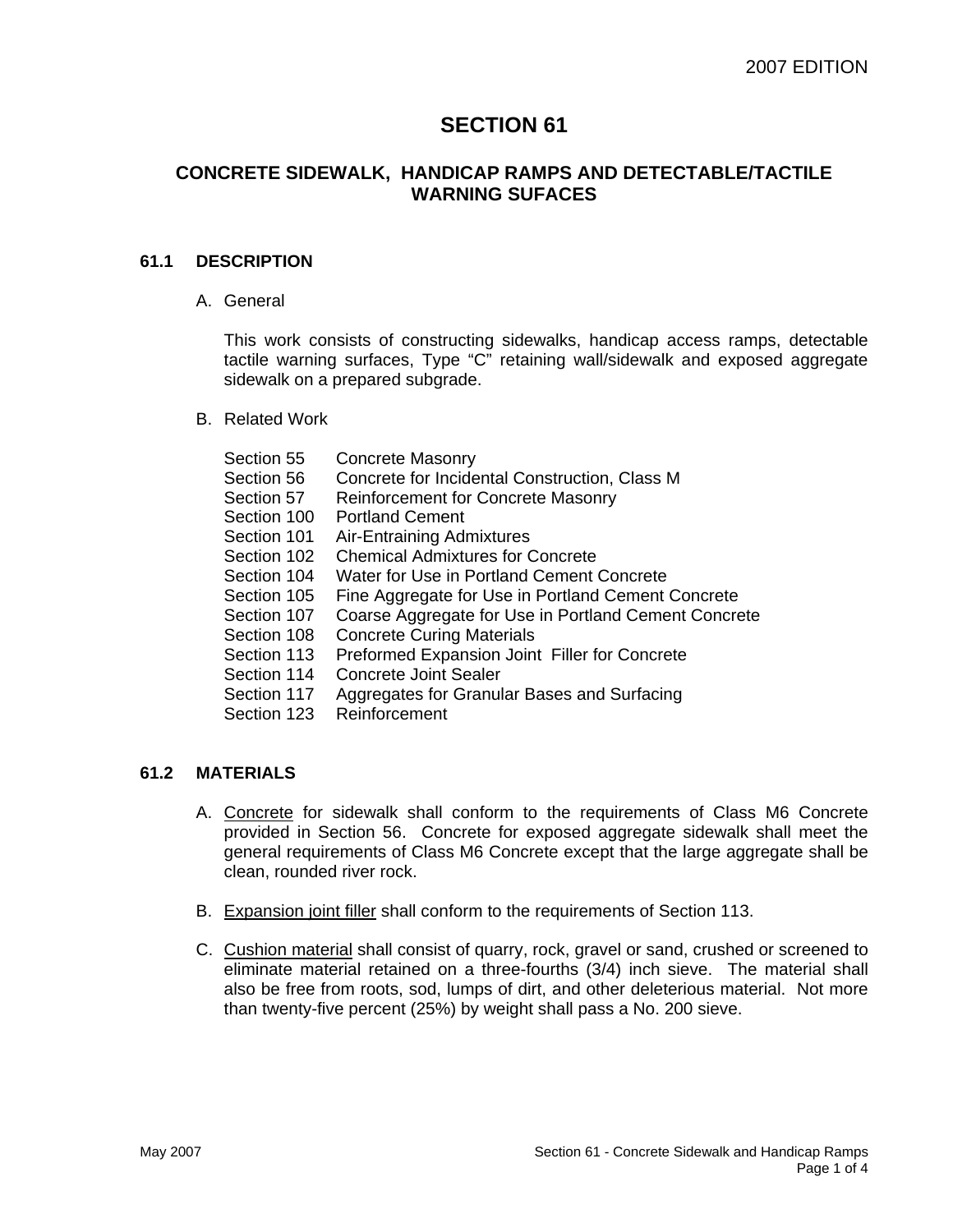- D. Curing compound shall conform to the requirements of Section 108, except that for exposed aggregate sidewalk, normal curing compound shall be deleted and the exposed aggregate surface shall be protected with a mineral solvent or petrochemical solvent based, clear, high gloss acrylic concrete sealer.
- E. Concrete joint sealer shall conform to the requirements of Section 114.
- F. Concrete reinforcing steel shall conform to the requirements of Section 57 and Section 123.
- G. Detectable/Tactile Warning Surfaces shall be Vitrified Polymer Composite (VPC) Cast-in-Place Detectable/Tactile Warning Surface Tile, Armor Tile as manufactured by Engineering Plastics, Inc., ADA Solutions, or approved equal.

Color: Yellow conforming to Federal Color No. 33538. Color shall be homogeneous throughout the tile.

#### **61.3 CONSTRUCTION REQUIREMENTS**

A. General

The foundation shall be excavated, shaped, and compacted to a firm, uniform, bearing surface conforming to the planned section and established grade. Unsuitable foundation material shall be removed and replaced as directed. The foundation shall be thoroughly moistened immediately prior to the placing of concrete.

Cushion material shall be placed under the sidewalk to a depth of two (2) inches and satisfactorily compacted.

Forms shall be made of wood not less than two (2) inches nominal thickness or of steel of equal rigidity. Flexible strips may be used on curves. The forms shall be securely held to line and grade and shall not deviate more than one-eighth (1/8) inch from an accurate template ten (10) feet in length. The forms shall remain in place for not less than twelve (12) hours after concrete placement.

Joints shall be formed at intervals equal to sidewalk width by means of a grooving tool, to a depth of at least one-fourth (1/4) the thickness of the sidewalk. Joints and edges shall be finished with an approved one-fourth (1/4) inch edging tool.

Expansion joints with bituminous sealant shall be constructed: at the rate of one joint per 100 foot of length; at the locations and of the dimensions shown on the plans; or as directed by the Engineer.

Immediately after the water sheen has disappeared, the concrete shall be brushed or broomed in a direction perpendicular to the flow of traffic to roughen the surface and remove tool marks. Handicapped access ramps shall receive a medium tined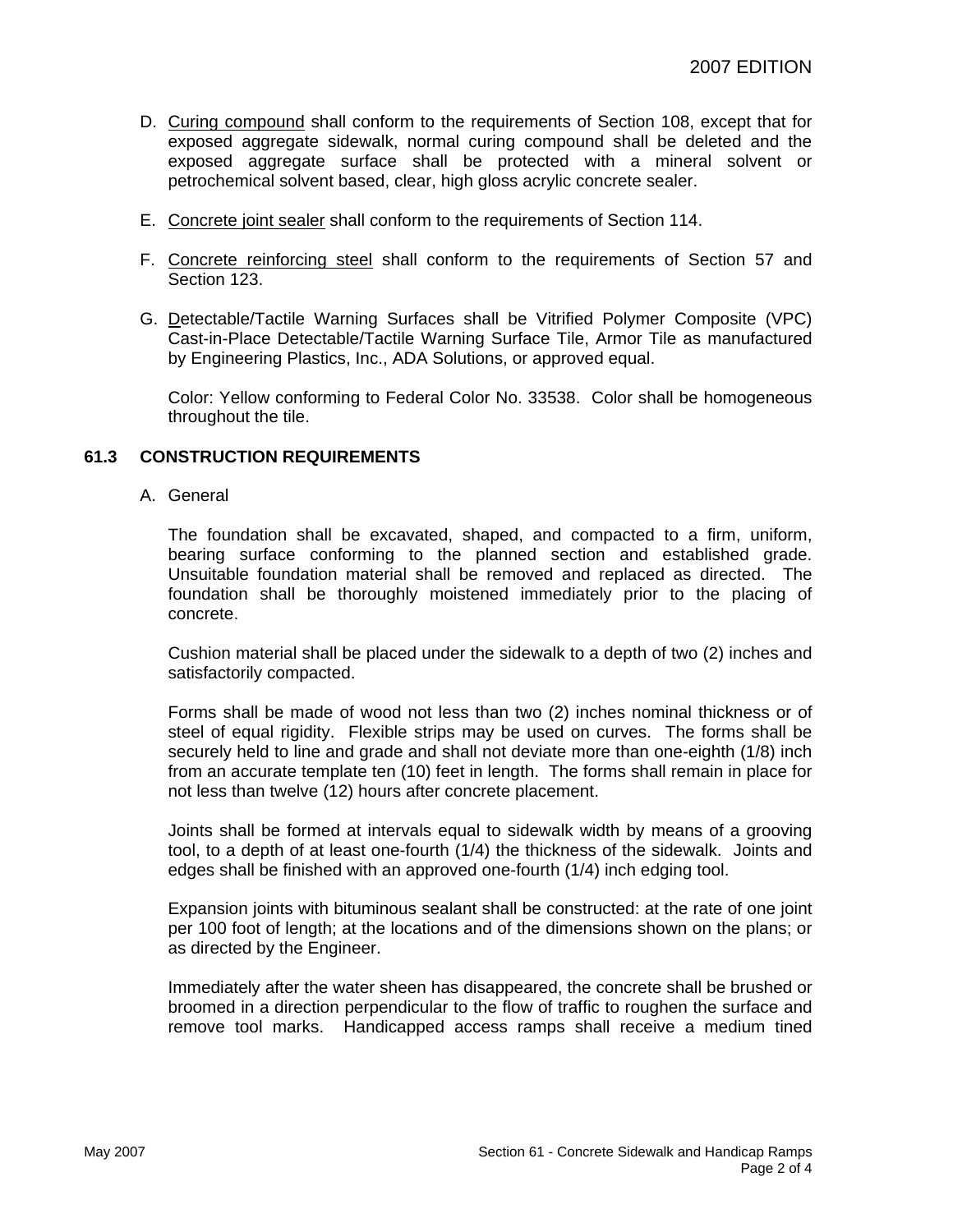texture in addition to the broomed finish. Such tined texture shall be placed perpendicular to the slope. (See Detailed Drawings)

Concrete sidewalk shall be protected and cured in accordance with Section 55.

After the curing period, the area adjacent to new sidewalk shall be filled to the required elevation with suitable material and the material shall be satisfactorily compacted, seeded, or sodded.

Colored or stamped concrete or similar forms of architectural concrete finish shall not be placed with in the street right of way, except as specified by the Engineer.

B. Testing

The Contractor shall be responsible for providing a minimum of one set of slump, air content, seven (7) and twenty-eight (28) day compressive strength quality tests for each day's pour. Additional test sets or testing may be required by the Engineer or as called for in the Detailed Specifications.

C. Detectable/Tactile Warning Surface

Installation of detectable/tactile warning surfaces shall be per manufacturers installation instructions.

#### **61.4 METHOD OF MEASUREMENT**

Concrete sidewalk and handicap access ramp will be measured to the nearest one-tenth (0.1) linear foot and the area computed to the nearest square foot.

Concrete Type "C" retaining wall will be measured to the nearest one-tenth (0.1) linear foot.

Detectable/tactile warning surfaces will be measured to the nearest square foot.

#### **61.5 BASIS OF PAYMENT**

Concrete sidewalk and handicap access ramp will be paid for at the contract unit price per square foot for concrete sidewalk or handicap access ramp, exclusive of sidewalk associated with Type "C" wall.

Concrete Type "C" retaining wall will be paid for at the contract unit price per linear foot of wall for each height specified. Such payment shall include the adjacent sidewalk.

Payment for this item will also be full compensation for labor, equipment, tools, backfilling, furnishing, preparing, testing, and placing materials and incidentals